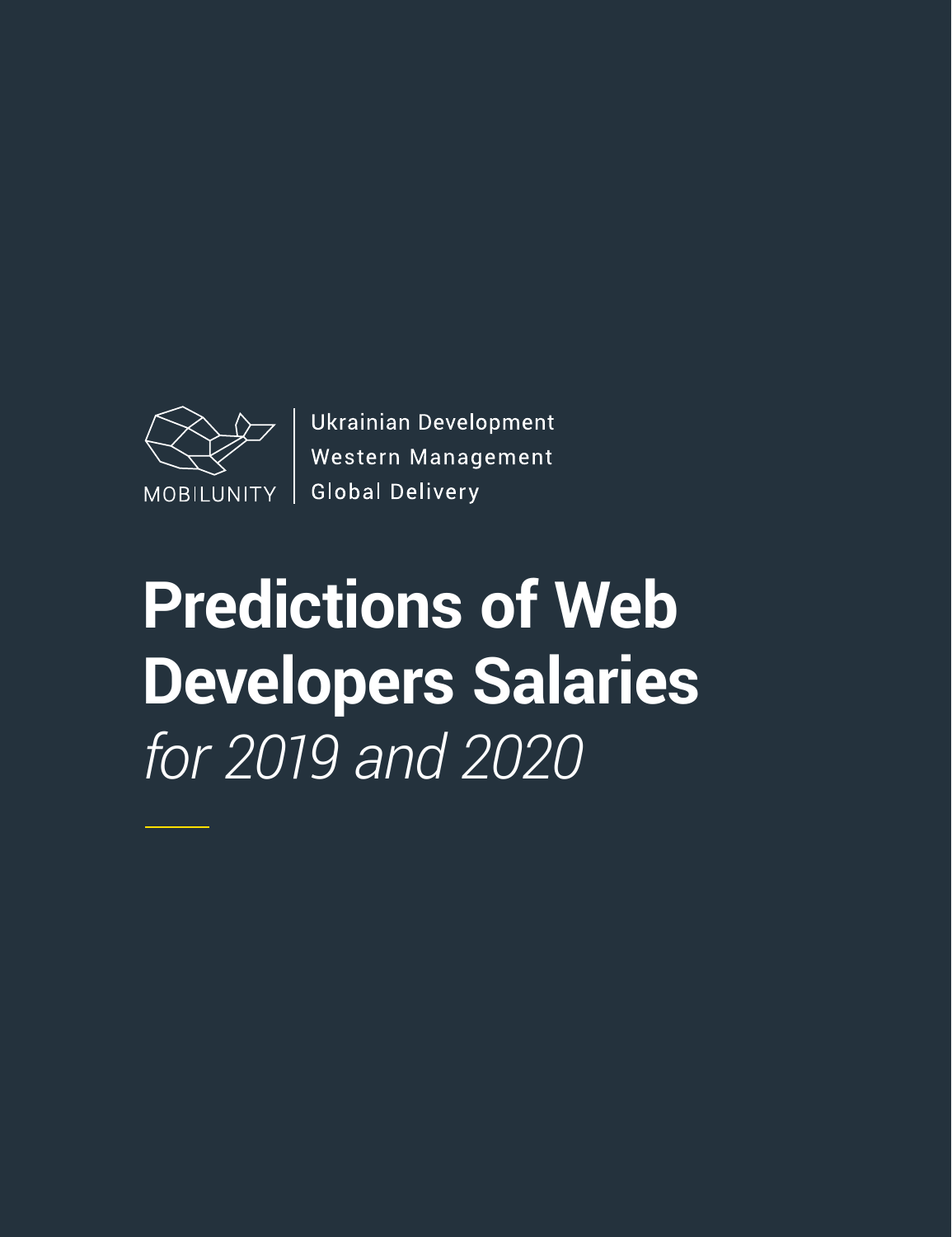Finding the proper developer for the project has never been an easy task. And there is no modern business that would not ask themselves how much does it cost to hire a programmer and whether there is any way to save money without compromising the quality. Let's take a closer look at this study and do some simple math.

#### *JavaScript*

In 2017 the US experts who work with JS were over 4 times more expensive than Ukrainian developers, with salaries average salaries around 6K. These numbers tend to drop a bit in 2018, leaving us with 3:1 ratio between the salary of average US programmer and Ukrainian specialist. If talking about single-technology specialist (like React.js, Node.js, Angular.js developers) they were even more reasonable in terms of price (leaving US specialists 5 to 6 times more expensive).

PHP is one of the most wide-spread backend programming languages with a versatile area of practical application, meaning constant need of specialists. Developers from Ukraine have proved to be experts in the field offering high-quality services for 4 times smaller price compared to their colleagues from the USA or 3 times less compared to UK developers. While these numbers are most likely going to change in 2020, Ukraine will probably offer the most affordable and professional help.

### *PHP*

#### *Java*

Being a backbone technology of numerous enterprise solutions, Java requires skilled and trained professionals. In 2017 the average cost of Java developer was \$1800, which is 3.4 less than the average salary in the US, and these numbers grew apart even more in 2018 reaching average 3.6 times difference.

### *C#/.net*

Two primary languages of almighty Microsoft, these technologies represent the corporate sector and desktop applications development. With an average 1:3.38 ratio compared to US developers and 1:2.65 compared to UK developers salaries, developers from Ukraine are winning the race.

### *CSS/HTML*

Game development engines and QT are based on C++, where a typical Ukrainian developer can be hired for almost three times less than a regular developer in the United States.

Ukrainian web developers successfully represent the market, offering their services at more than 10 times lower rates comparing to specialists in the US, and almost 8.5 times less than developers from United Kingdom (based on the data from 2017). And looking at 2018-2020 data, these rates aren't going to drop.

### *Python*

Data processing, machine learning, and web application are commonly represented by the use of Python. In terms of web application development Ukraine can be proud of having numerous experts with both knowledge and experience, sufficient to complete even the most complicated tasks. An average Python developer can be hired for 3.5 times smaller salary than a programmer with the same experience who lives in the USA.

### *Ruby*

Being a general-purpose language, the products of Ruby development are commonly represented by the system and administration tools, as well as website development (particularly Ruby on Rails). Developers in Ukraine offer their services at a starting price of \$1400, whereas US programmers request an average salary of \$4900 and their British colleagues demand median \$8300.

#### *C*

Now used in high-performing applications (i.e. RDBMS), microcontrollers and OS, C developers in Ukraine can be hired for 4.5 times less in comparison to their US comrades. However, it seems to be hard to predict the level of compensation for this language.

#### *Objective-C*

Before the introduction of Swift, Objective-C was a primary language of IOS and Mac Os. In Ukraine, an Objective-C developer could be hired for \$1820 that is more than 4 times cheaper than the US programmer (based on 2017 rates).

#### *Java*

Being a backbone technology of numerous enterprise solutions, Java requires skilled and trained professionals. In 2017 the average cost of Java developer was \$1800, which is 3.4 less than the average salary in the US, and these numbers grew apart even more in 2018 reaching average 3.6 times difference.

#### *C++*

#### *Go*

New and trending, potentially threatening C language, that is used for both back-end and system tools. In Ukraine, an average GO developer is paid \$2500 that is 4 times less than a programmer in the US.

**2**

sales@mobilunity.com www.mobilunity.com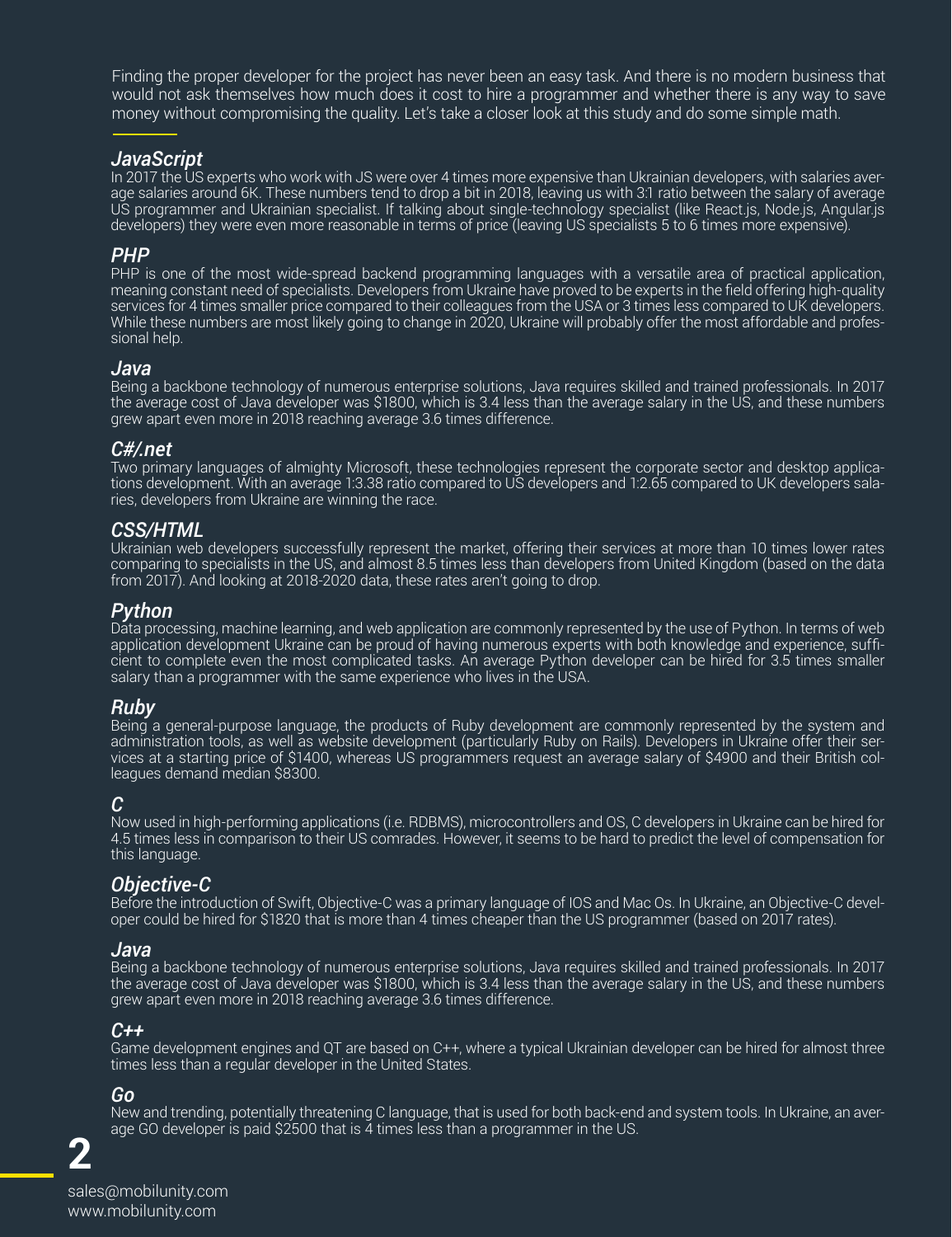Being one of the countries that provide worldwide outsourcing and outstaffing services, Ukraine still keeps the rates reasonable for both client and developers. It means that you can find an expert with proper qualification, experience and knowledge with 2 to 5 times smaller salary. Seems like a great deal, don't you think?

## *Perl*

One of the languages that is used in text processors, Perl developers are paid around \$9200 in the US and \$5300 in Switzerland, whereas Ukrainian dev can be hired for \$1300.

### *Scala*

Mainly utilized in big data, Scala is represented by a world-wide pool of developers from various countries. In Ukraine, a Junior developer can be hired for \$2500, whereas in the US this sum will be multiplied by 2.5 and by 4 for the developer from Switzerland.

### *SQL*

Developers that work with this language have a specific skill set and knowledge base. While the salary ratio has dropped from 4.3:1 to 4:1, the actual compensation for the developers' services has actually decreased.

### *R*

Hybrid web applications quite often use Cordova, and the number of such app developers in Ukraine can be hired for \$2300 for a Junior specialist.

A lot of data processing is handled by R. In order to hire R developer, a company can count on a starting salary of \$2300 in Ukraine and 3 times more if the specialist is hired in the US.

#### *Shell*

Big and might language that is used in Linux depends on the developers with proper knowledge and expertise. In Ukraine, such developer can be hired for 2.7 less compensation rate than in the US.

### *Typescript*

Typescript developers in Ukraine can be hired for 3 times less than their fellow colleagues in the US and 2.3 times cheaper than UK programmers.

While being not that popular, this complex offers a wide variety of services. In Ukraine, an Odoo specialist in 2018 is paid around \$3000, which is twice less than a developer with similar expertise from Britain.

### *Android*

Being one of the most widespread mobile OS, there is the constant need for such specialists. If hired via outstaffing, an hourly rate for the Android developer would start at approximate \$7.5-8, whereas Android freelance hourly rate starts at \$15-40.

### *IOS/Swift*

Generally, Swift developer is a tough subject for discussion, as one needs to fit the requirements of the particular project. Generally, US and UK rates are 2 to 3 times higher than IOS developers Ukraine can offer.

### *Cordova*

#### *WordPress*

Representing one of the biggest platforms that host millions of websites and blogs, Ukraine offers specialists with a starting price of \$250 dollars in 2018.

#### *Magento*

Representing enterprise e-commerce sector, Magento PHP developer salaries in 2018 represent the significant difference between US and Ukrainian job market hitting the 10 times difference mark with approximate salaries of 13K and 1.2K compensations respectfully.script developers in Ukraine can be hired for 3 times less than their fellow colleagues in the US and 2.3 times cheaper than UK programmers.

#### *Odoo*

#### *Salesforce*

One of the biggest CRM-systems that represents the corporate and enterprise sector, has representatives in Ukraine as well. Developers were hired at a starting salary of \$2300 in 2017, and \$3020 in 2018, which is 3 and 1.8 times less respectively (compared to the developers from the United States).

**3**

sales@mobilunity.com www.mobilunity.com